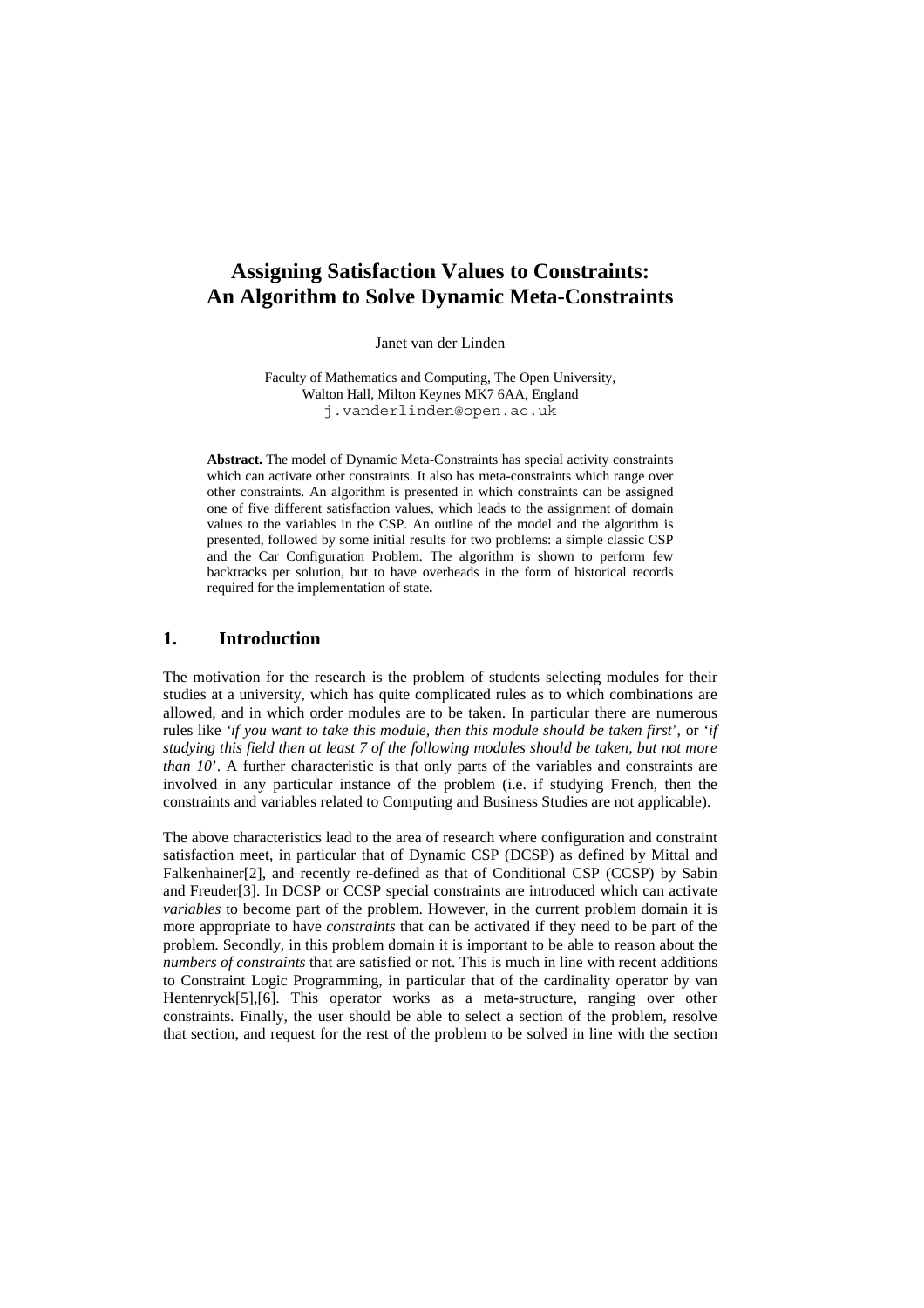resolved already. This requires that the problem solving process is modelled as an interactive one, allowing a step-by-step approach. These three ingredients, the *notion of activating constraints*, the *meta-constraints ranging over other constraints* and the *stepby-step* approach to problem solving form the basis of the model of Dynamic Meta-Constraints.

The paper is organised as follows. Firstly, the main features of the model of Dynamic Meta-Constraints are presented. This is followed by a discussion of the algorithm, and the strategy of additional satisfaction values to improve the algorithm's efficiency. It is pointed out that the algorithm may have space requirements problems. Some test results are then presented for a number of problems. The last section concludes with a brief summary and outlines some directions for future work.

#### **2. Model of Dynamic Meta-Constraints: Network Representation**

For the implementation of the algorithm presented here, the structure as shown in Fig. 1 is used.



**Fig. 1** Dynamic Meta-Constraints' Network Representation

The variables are stored separate from the constraints and they form an unordered set with no relationships directly between them. The constraints in the problem are linked to each other as in a tree structure, which expresses the fact that they are ordered, and relate to each other as in a parent-child relationship. The constraints and the variables are connected through the base-constraints, which are situated at the bottom of the tree, 'the leaf-nodes'. Because the constraints in these leaf-nodes are connected to variables, the problem as a whole stops being tree-structured, and turns into graph. Therefore, unfortunately, the problem is in essence still like the classic CSP, and belongs to the class of NP-complete problems.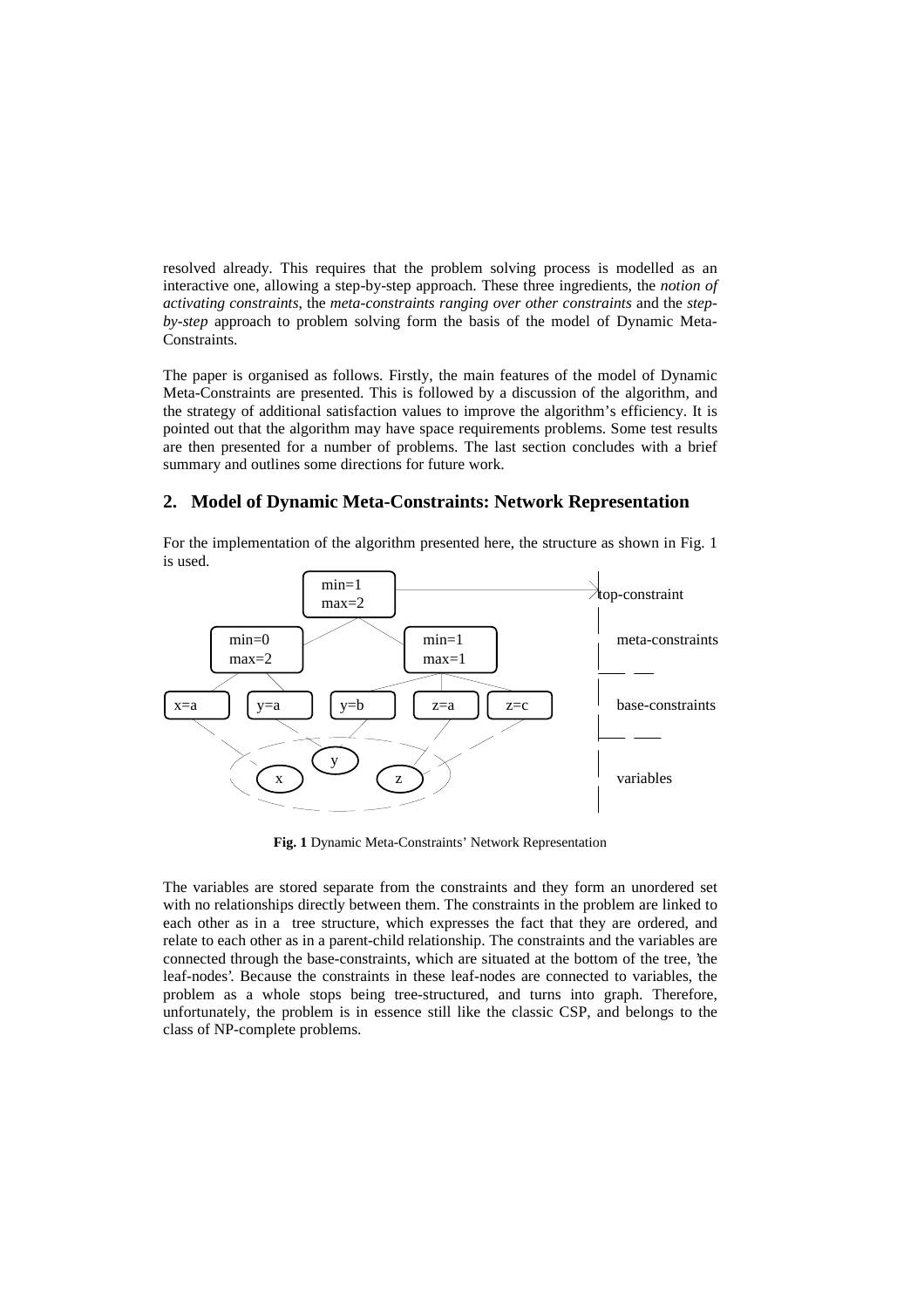The satisfaction of a base-constraint depends directly on the value assigned to the variable it relates to. Furthermore, a base-constraint cannot itself be a parent to another constraint, and each base-constraint points to one variable only. A meta-constraint has a minimum and a maximum value, and a set of constraints that it ranges over. We say that if at least *min* and at most *max* of the dependent constraints are satisfied, then the metaconstraint is satisfied. The top-constraint represents the problem as a whole.

# **3. Constraints are Active or Inactive and Variables can Remain Unassigned.**

Constraints are either active or inactive and at any point during constraint processing, only the currently active constraints participate. This supports the notion that sections of the problem that are not required, are cut off from the problem space through inactivity.

Some variables remain unassigned at the end of constraint processing. The interpretation given to this, is that such variables are not part of the problem currently being solved. This interpretation is analogue to that of DCSP[2]. The two approaches are in fact mirror-images. On the one side is Mittal, with an algorithm that keeps track specifically of the set of *active variables*, in which constraints related to currently inactive variables are simply not considered. While on the other side, we have a careful system of monitoring *which constraints* are active, which forms the basis of a correct implementation of which variables are part of the problem. In the current approach, variables associated with active constraints are said to be active, while other variables are considered inactive.



**Fig. 2** Example of a Problem with Active and Inactive Constraints. Activator constraints are omitted from the figure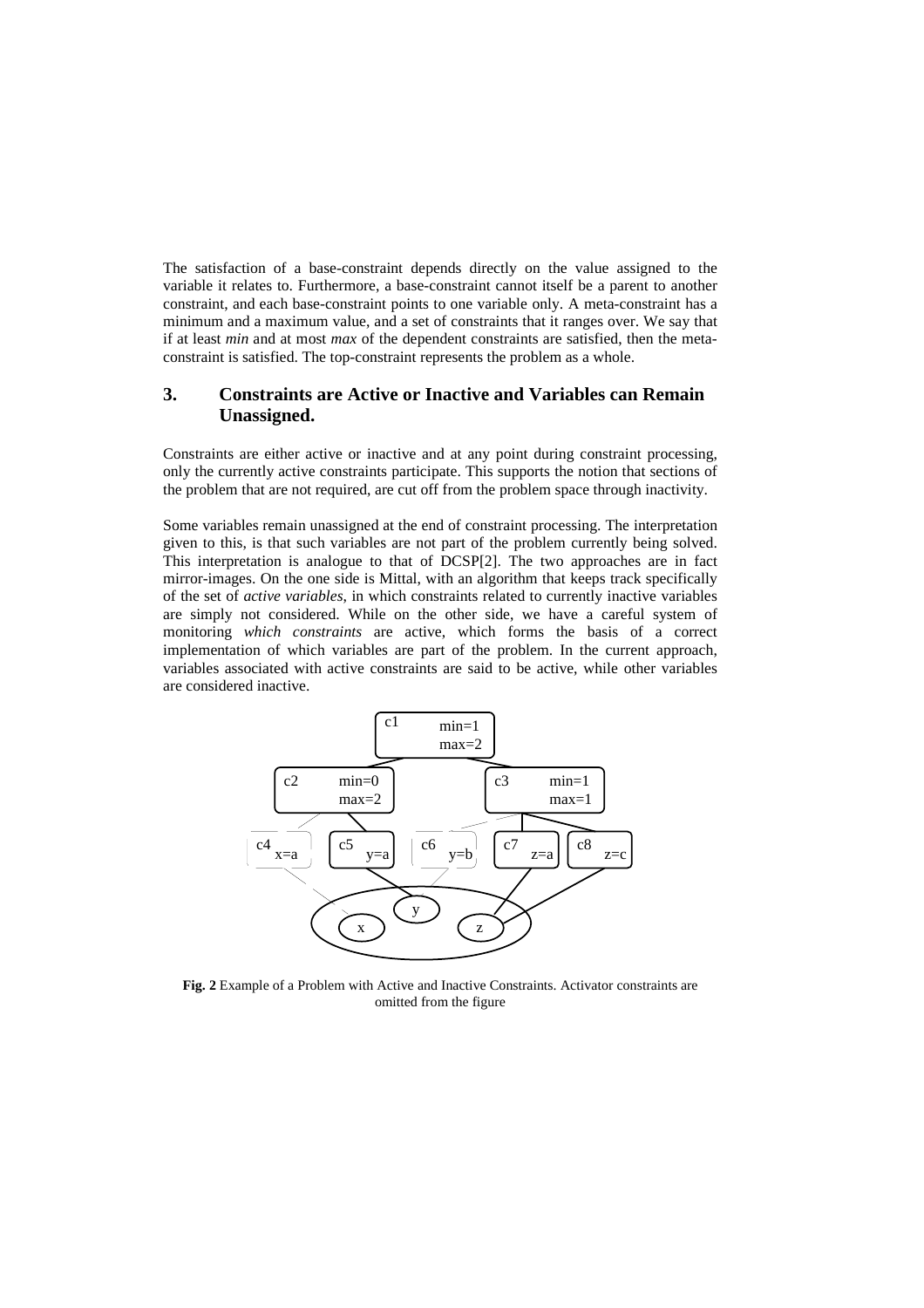In Fig. 2 is an example of a constraint network with active and inactive constraints. Inactive constraints are depicted with dotted lines. If the task to satisfy *c3* is executed, this will result in variable Z being assigned, since this is the only active variable associated with constraint  $c3$  through the constraints  $c7$  and  $c8$ . There are two solutions to this request,  $Z = a'$  and  $Z = c'$ . On the other hand, when executing the task satisfy *c1*, the variables {Y, Z} are both assigned values, while variable X remains unassigned.

#### **4 Special Constraints : Activators and Receivers.**

Special activator constraints are capable of activating one or several other constraints, upon a condition becoming satisfied. In Fig. 3, at the far right is an example of an



**Fig. 3** An Example of a Constraint Network with Activator Constraints and All-Receiver.

activator  $c31$ , which when the condition Y=a is true, will activate the constraint  $c21$ , while constraint *c32* is capable of activating several constraints: *c22*, and *c23*. Although no examples are given in this figure, meta-constraints can also be activators.

A further type of constraint in this model are Receivers. A Receiver is a meta-constraint, which ranges over other constraints which may or may not become active. In that sense,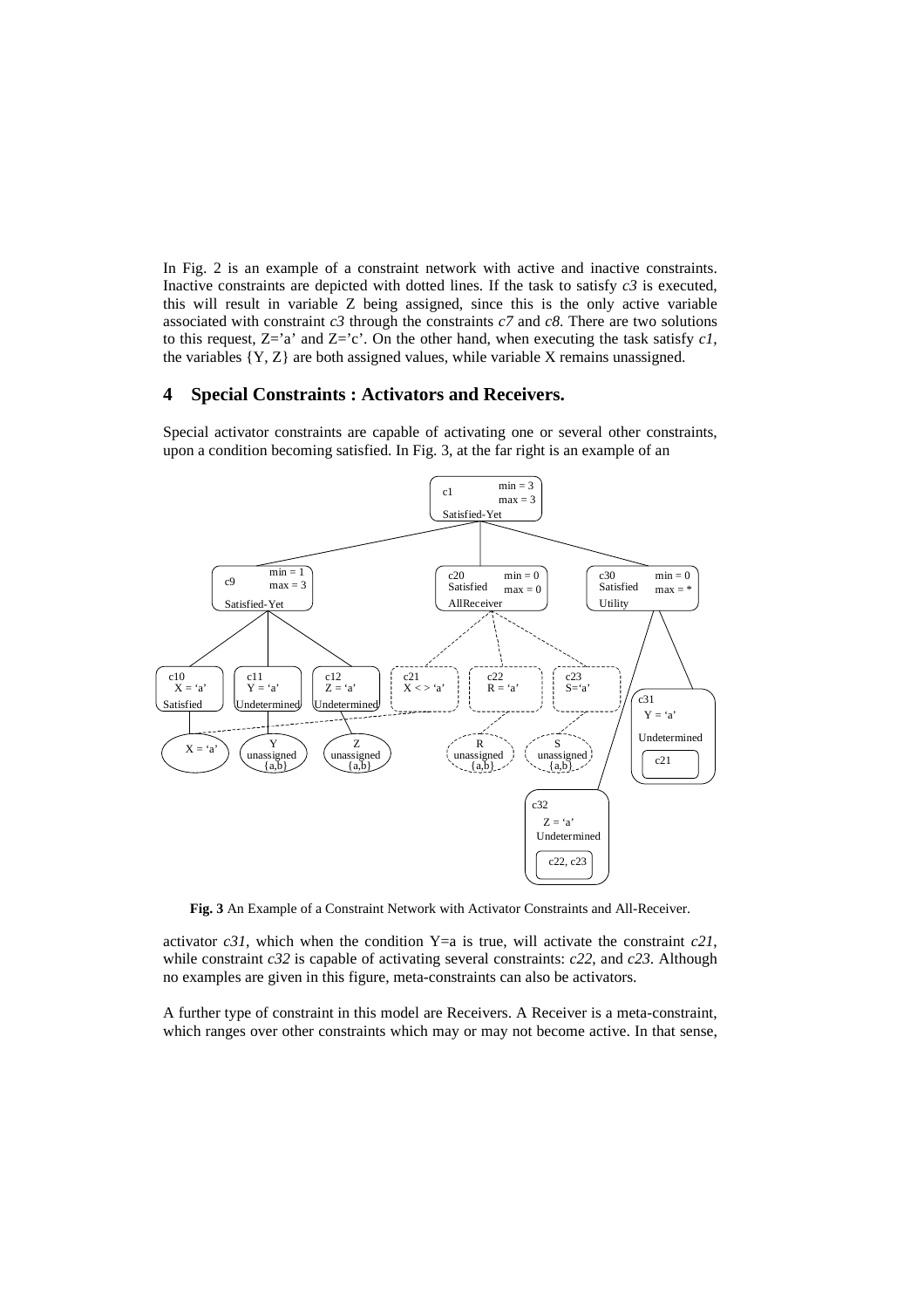the meta-constraint is capable of 'receiving' other constraints. A Receiver constraint is satisfied if at least *min* and at most *max* of its *active* dependent constraints are satisfied. Fig. 3 shows *c20* as an example of an AllReceiver. An AllReceiver is a subtype of the Receiver class, and we say that it is satisfied if *all its active children are satisfied*.

Meta-constraints are modelled on the cardinality combinator by Van Hentenryck[5],[6], and to an extent, one could represent problems as demonstrated in this paper using the cardinality combinator, in the CLP scheme. However, the cardinality combinator has not previously been demonstrated as a suitable tool for modelling design problems, such that it models parts and sub parts of the problem, or even the problem as a whole. Furthermore, the cardinality combinator has only been used in the context of regular CSPs, where normal conditions of all variables having to be assigned values, and all constraints having to be satisfied, apply. Regular CSPs do not have activation mechanisms, and don't have the problem that we have here, of not knowing which constraints are the exact dependents of the meta-constraint, nor how many dependants there will be in all. This is why our model has Receiver constraints, which are a more flexible form than the meta-constraint directly modelled on the cardinality combinator. A further difference lies in the implementation of the cardinality combinator compared to the meta-constraints. Van Hentenryck checks whether the constraint store holds information to see if the combinator is satisfied, whereas the current algorithm has a more active approach, and the meta-constraint is used to generate choices, and produce sets of solutions.

# **5. The Algorithm: Propagation in Both Directions.**

The algorithm presented here uses propagation through the network going in both directions. The first propagation goes from the variables to the constraints, and is in itself fairly straightforward. When a variable is assigned a value, it will propagate to its associated base-constraints the fact that it has become assigned, resulting in those constraints becoming satisfied or not. The base-constraints then communicate any change in their satisfaction value to their parent meta-constraint, who in turn will notify their parent, etc., until the effects have 'bubbled' up as far as necessary.

The propagation going from the constraints to the variables, can require backtracking to explore all possibilities. A user can request for a constraint to be made satisfied (or unsatisfied). If the constraint is a base-constraint and its associated variable is still unassigned, then the correct value will be assigned to the variable, making the baseconstraint satisfied. The task can also fail, in the case where the variable is already instantiated, but with the wrong value.

If the task is to satisfy a meta-constraint then there may be a number of paths to be generated for testing. How many paths depends on the values of *min* and *max*, and the number of dependent constraints of this particular meta-constraint. For example, if the task is to satisfy *c1* in Fig. 2, then the following paths could be generated: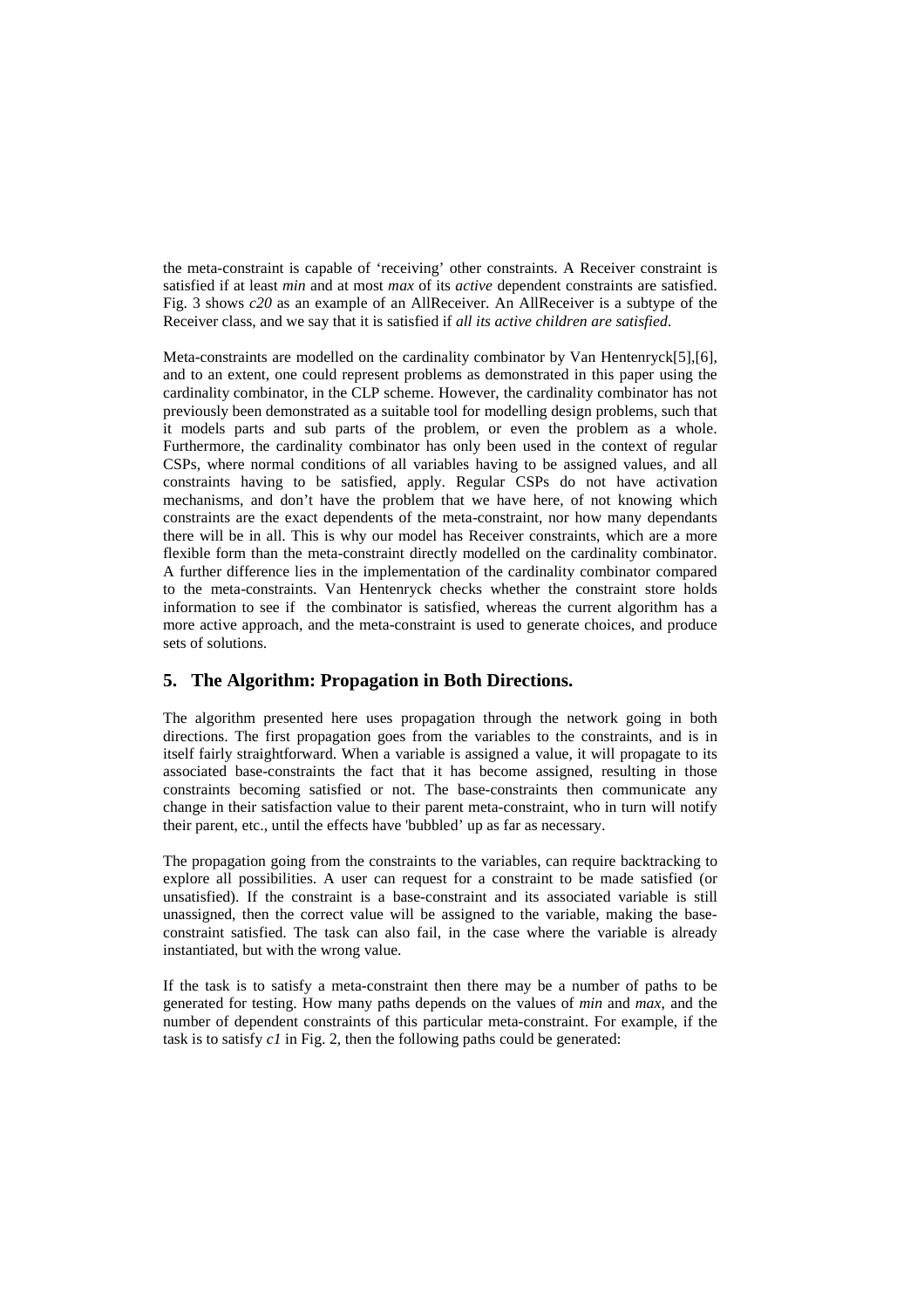- satisfy *c2* & satisfy *c3*
- satisfy *c2* & unsatisfy *c3*
- unsatisfy *c2* and satisfy *c3*

Each path may lead to numerous other paths. The backtrack algorithm sets out to find all possible paths, or report failure if none exist.

### **6 Five Different Satisfaction Values.**

Given that the generation of tasks can grow exponentially, it is important to bring paths to a halt as soon as possible, and to avoid generating paths that are doomed to fail altogether. With just two satisfaction values for constraints, i.e. satisfied and unsatisfied, intelligence that could have guided the search process is lost. Therefore, three additional values are introduced: *Undetermined, Satisfied-Yet,* and *Unsatisfied-Yet*, where the latter two are strictly reserved for meta-constraints. A number of experiments showed that with five satisfaction values, the algorithm's performance improves dramatically [4].

Base-constraints are assigned the value 'Undetermined' when initialised. Later on, they can become Satisfied or Unsatisfied, depending on the values assigned to the variables they are associated with. The meaning of Satisfied and Unsatisfied is that these are fixed values. If a meta-constraint has such a fixed value, it means that in their tree of dependants there are no Undetermined constraints. The fixed-ness also means that, ifconstraint *c4* holds value Satisfied, and a request comes to satisfy *c4*, then this will succeed without processing, because this value can be relied on.

The value Satisfied-Yet will be given under the following circumstances:

**if**  $|SAT| + |SAT-YET| \ge C.M$  in **and**  $|SAT| + |SAT-YET| + |UNDETER| \leq C.Max$ **then return** Satisfied-Yet

where SAT, SAT-YET and UNDETER are sets of dependent constraints which are Satisfied, Satisfied-Yet or Undetermined respectively; where C.Min and C.Max are the constraint's *min* and *max* values; and the condition holds that at least one of the sets SAT-YET, UNSAT-YET or UNDETER is non-empty.

The meaning of Satisfied-Yet is subtle. It means that attempts to make this metaconstraint unsatisfied will fail, but that it is not certain whether the constraint will end up as satisfied. The uncertainty stems from the fact that somewhere in the tree of dependants, there are constraints which are Undetermined. The value Satisfied-Yet allows the insights derived from the *min* and *max* values, and the current state of the dependent constraints, to be used to guide the search process. That is, if a metaconstraint is Satisfied-Yet, it need not be given the task 'Unsatisfy', since this will fail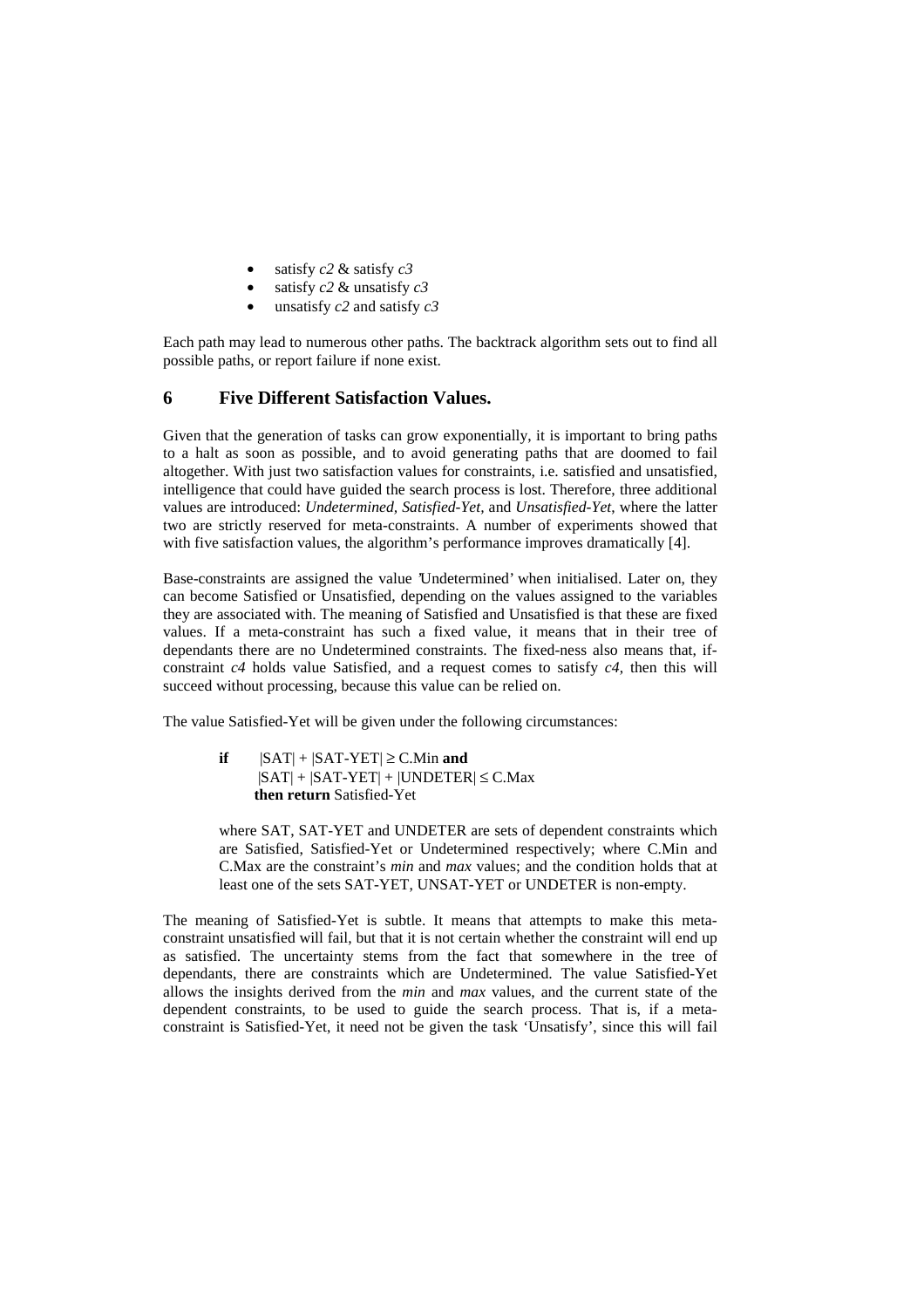definitely. In a sense this is adding a 'Node-Consistency' flavour to the algorithm, because tasks that are known to fail are as if 'deleted from the constraint's domain'.

The main point is, that as long as there are Undetermined active constraints in a problem, we cannot say with certainty that a solution is found. It may be, that some constraints are making contradictory demands on a variable. Or it may be that an activator constraint jumps into action, adding an entirely new section to the problem to be solved.

## **7 Implementation of 'State'.**

A backtrack algorithm needs to ensure it has a sound notion of 'state' - i.e., that when it returns to a previous point in the search tree that the problem behaves exactly the same as it did when it was in that search point before. For this algorithm, the implementation of state is dispersed throughout the problem. That is, the constraints and variables keep historical records of their 'personal' changes throughout the process of solving. This approach requires the notion of a 'global clock', which has a 'tick' incrementation whenever a significant change occurs. Any object that is affected by this event, makes a record of the change. On backtracking, a sweep through the constraints and variables is made, and each object sets itself back in time by looking at its own historical record.

Due to this implementation of state, the algorithm has overheads in the form of the space requirements for the historical records. The space requirements could be exponential, and may be influenced by the type of constraints used, the size of the domains of the variables, the number of constraints and the *min* and *max* values of the meta-constraints.

# **8. Results: Mackworth's classic CSP**

The first problem to report results for, is as introduced by Mackworth[1], and shown in Fig 4. It is an inconsistent CSP, and thus it is not possible to find a combination of values to be assigned to the variables such that all constraints are satisfied.



**Fig. 4** Mackworth Classic CSP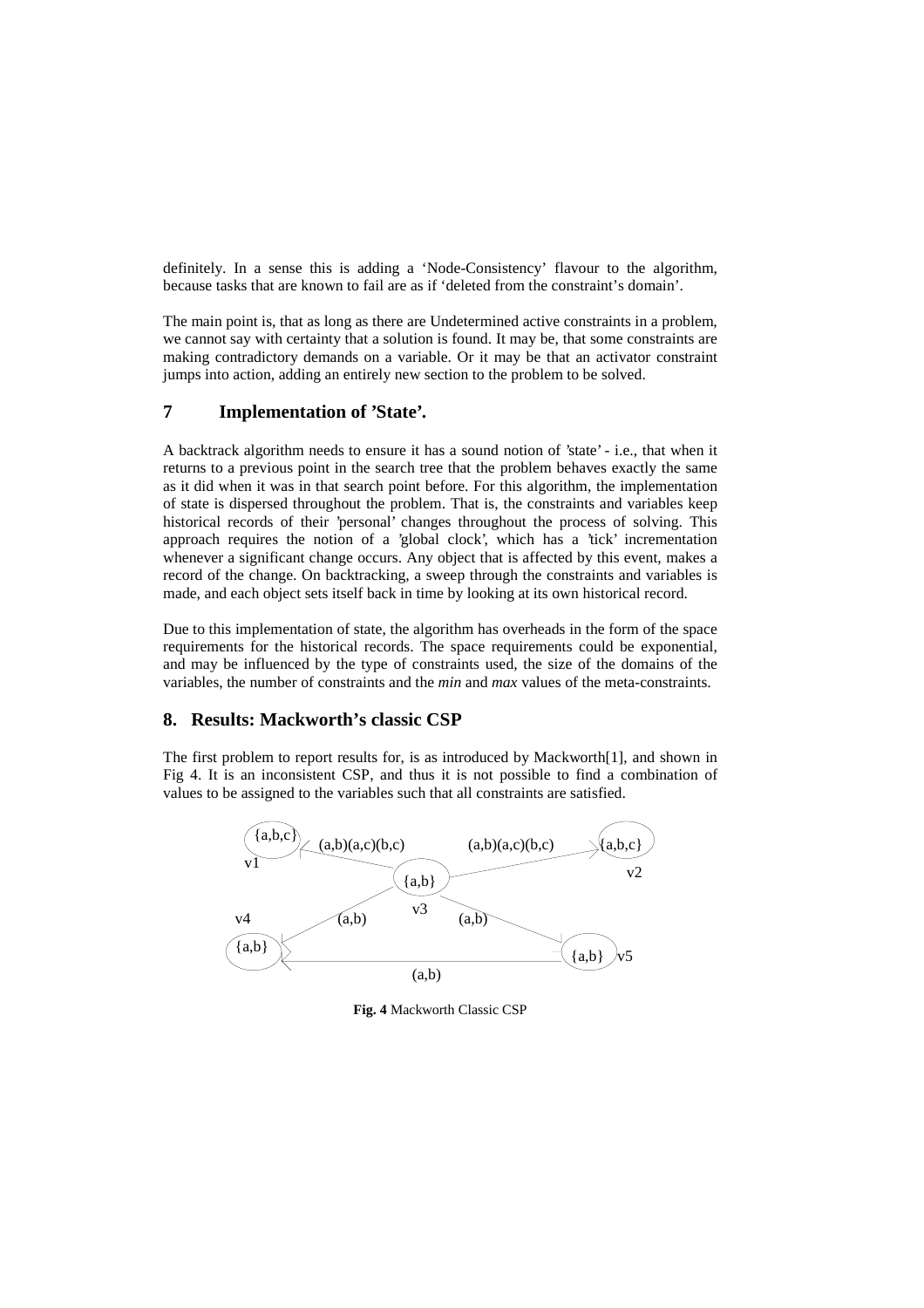The search trees in Table 1 reveal that ordinary backtracking requires 19 assignments, and 12 backtracks to ascertain that no solution is possible for this problem. The algorithm developed for the Dynamic Meta-Constraints performs significantly fewer backtracks and variable assignments. It does perform more constraint checks. More generally, the search trees illustrate the different approaches between the algorithms: ordinary backtracking assigns values to variables and then checks whether the constraints are satisfied, whereas in the new algorithm constraints are made satisfied *by assigning values to variables which are known to be successful*. For example, *v2* is never assigned value 'a', since no constraint indicates that this would be a good choice.

| <b>Table 1.</b> Search Trees and Results for Classic CSP |  |
|----------------------------------------------------------|--|
|----------------------------------------------------------|--|

| Ordinary Backtrack:              | <b>Dynamic Meta-Constraints:</b> |  |  |
|----------------------------------|----------------------------------|--|--|
| $v2 = a$ , $v3 = a$ ,            | $v2=c, v3=b$                     |  |  |
| $v3 = b$ .                       | $v2=b, v3=a, v5=b$               |  |  |
| $v2 = b$ , $v3 = a$ , $v5 = a$   | $v2=c, v3=a, v5=b$               |  |  |
| $v5 = b$ , $v4 = a$              |                                  |  |  |
| $v4 = h$                         |                                  |  |  |
| $v^2 = h$                        |                                  |  |  |
| $v2 = c$ , $v3 = a$ , $v5 = a$ , |                                  |  |  |
| $v5 = b$ , $v4 = a$              |                                  |  |  |
| $v4 = h$                         |                                  |  |  |
| $v3 = b$ , $v5 = a$              |                                  |  |  |
| $v5 = b$                         |                                  |  |  |
| 19 assignments,                  | 8 assignments                    |  |  |
| 12 backtracks.                   | 3 backtracks                     |  |  |
| 18 constraint checks             | 22 constraint checks             |  |  |

Arc Consistency algorithms would not make any backtracks or variable assignments when solving the current problem. The procedure REVISE would deplete the domains of some variables of *all* their values, thus indicating that no solution is possible [1].

The results for this very small problem indicate that the efficiency of the Dynamic Meta Constraints approach lies somewhere in between backtracking and Arc Consistency. Obviously, the problem is too small to make any conclusive statements, nor would such statements take into account the issue of the space requirements. Furthermore, the problem is too small and too simple to give proper credit to the new algorithm since it offers no opportunity to demonstrate its more advanced features.

### **9. Results: Mittal's Car Configuration Problem**

In the Car Configuration Problem described by Mittal et al[2], and again by Sabin and Freuder[3] special constraints introduce variables which are made part of the problem to be solved. It is therefore closer to the approach of Dynamic Meta-Constraints than the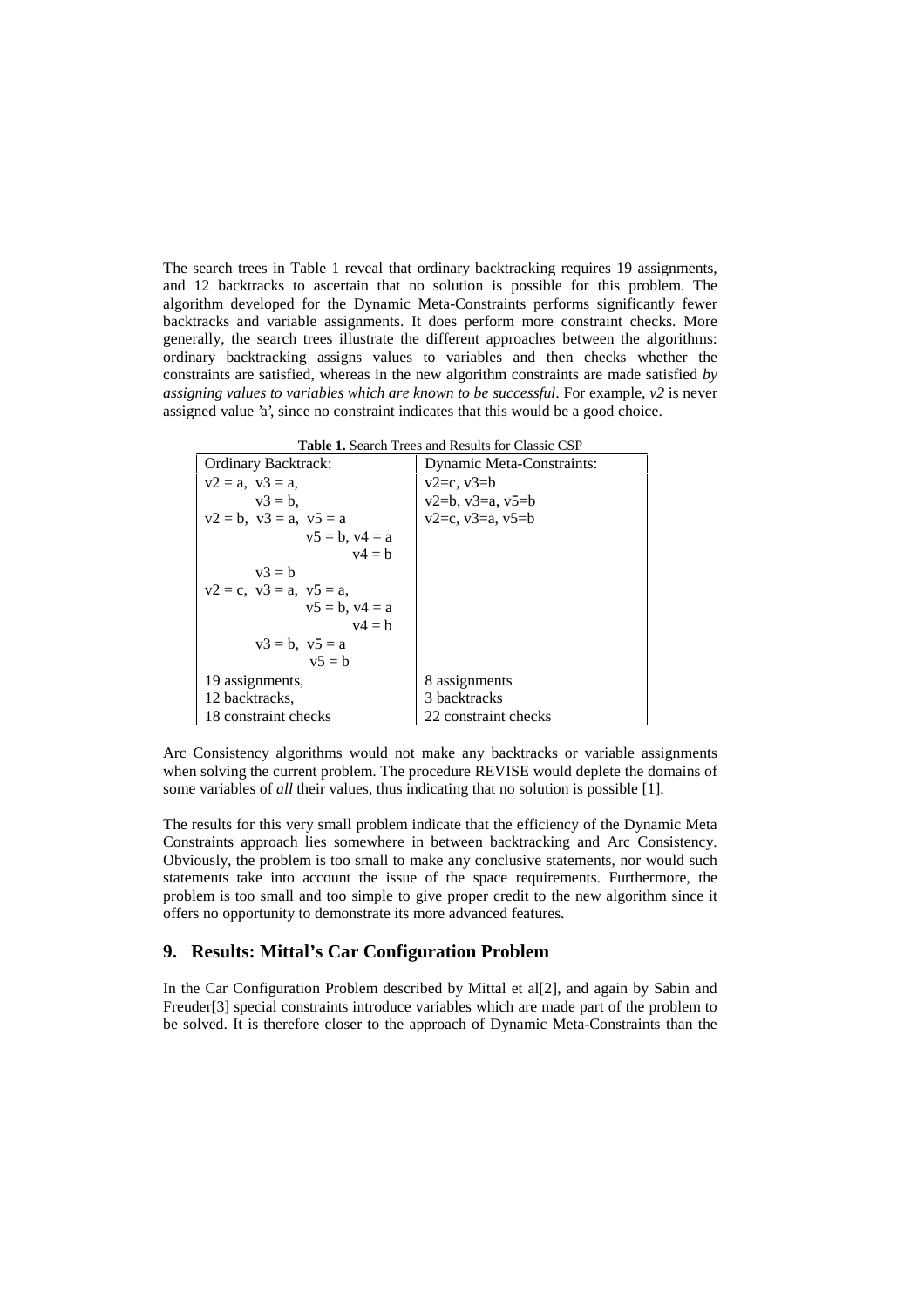previous problem. This particular problem consists of configuring cars with accessories according to some level of luxury: '*standard, deluxe and luxury*'. Depending on these the car will or will not be fitted with air-conditioner, sun-roofs etc..

| <b>Variable</b> | Domain                          |                    |
|-----------------|---------------------------------|--------------------|
| package         | {luxury, deluxe, standard}      | <i>initial</i> var |
| frame           | {convertible, sedan, hatchback} | <i>initial</i> var |
| engine          | $\{small, med, large\}$         | <i>initial</i> var |
| battery         | $\{small, med, large\}$         |                    |
| sunroof         | $\{sr1, sr2\}$                  |                    |
| airconditioner  | $\{ac1, ac2\}$                  |                    |
| glass           | {tinted, non-tinted}            |                    |
| opener          | {auto, manual}                  |                    |
|                 |                                 |                    |

#### **Activity Constraints**

- 1. Package = luxury RV⇒ Sunroof
- 2. Package = luxury  $RV \Rightarrow$  Airconditioner
- 3. Package = deluxe  $RV \Rightarrow$  Sunroof
- 4. Sunroof = sr2 RV⇒ Opener
- 5. Sunroof = sr1 RV $\Rightarrow$  Airconditioner
- 6. Sunroof ARV⇒ Glass
- 7. Engine ARV⇒ Battery
- 8. Opener ARV⇒ Sunroof
- 9. Glass ARV⇒ Sunroof
- 10. Sunroof = sr1 RN⇒ Opener
- 11. Frame = convertible RN⇒ Sunroof
- 12. Battery = small & Engine = small  $RN \Rightarrow$ Airconditioner

#### **Compatibility Constraints**

- 13. Package = standard  $\rightarrow$  AirConditioner  $\neq$  ac2
- 14. Package = luxury  $\rightarrow$  AirConditioner  $\neq$  ac1
- 15. Package = standard  $\rightarrow$  Frame  $\neq$  convertible
- 16. Opener = auto & AirConditioner =  $ac1 \rightarrow$ Battery = med
- 17. Opener = auto & AirConditioner =  $ac2 \rightarrow$  $Battery = large$

18. Sunroof = sr1 & AirConditioner =  $ac2 \rightarrow$  $Glass \neq$  tinted

**Table 2.** Results for Mittal's Car Configuration problem, with 64 constraints and 8 variables. Column 3 presents figures for requests to make top-constraint satisfied, finding all 288 solutions, and column 4 for finding the first solution. Column 5 and 6 show figures after constraint stating that *P=deluxe* is made satisfied followed by a request to make the top-constraint satisfied, with now 153 possible solutions found in column 5, and the first solution in column 6

|                    |         |         |          | $P =$ deluxe | $P =$ deluxe |
|--------------------|---------|---------|----------|--------------|--------------|
|                    |         | AllSols | FirstSol | AllSols      | FirstSol     |
| <b>Backtracks</b>  |         | 290     |          | 153          |              |
| Assignments        |         | 660     |          | 291          |              |
| constraint checks  |         | 3437    | 26       | 1281         | 37           |
|                    |         |         |          |              |              |
| constraint history | min     |         |          |              |              |
|                    | max     | 576     | 6        | 308          | 6            |
|                    | average | 138.76  | 2.92     | 61.35        | 2.75         |